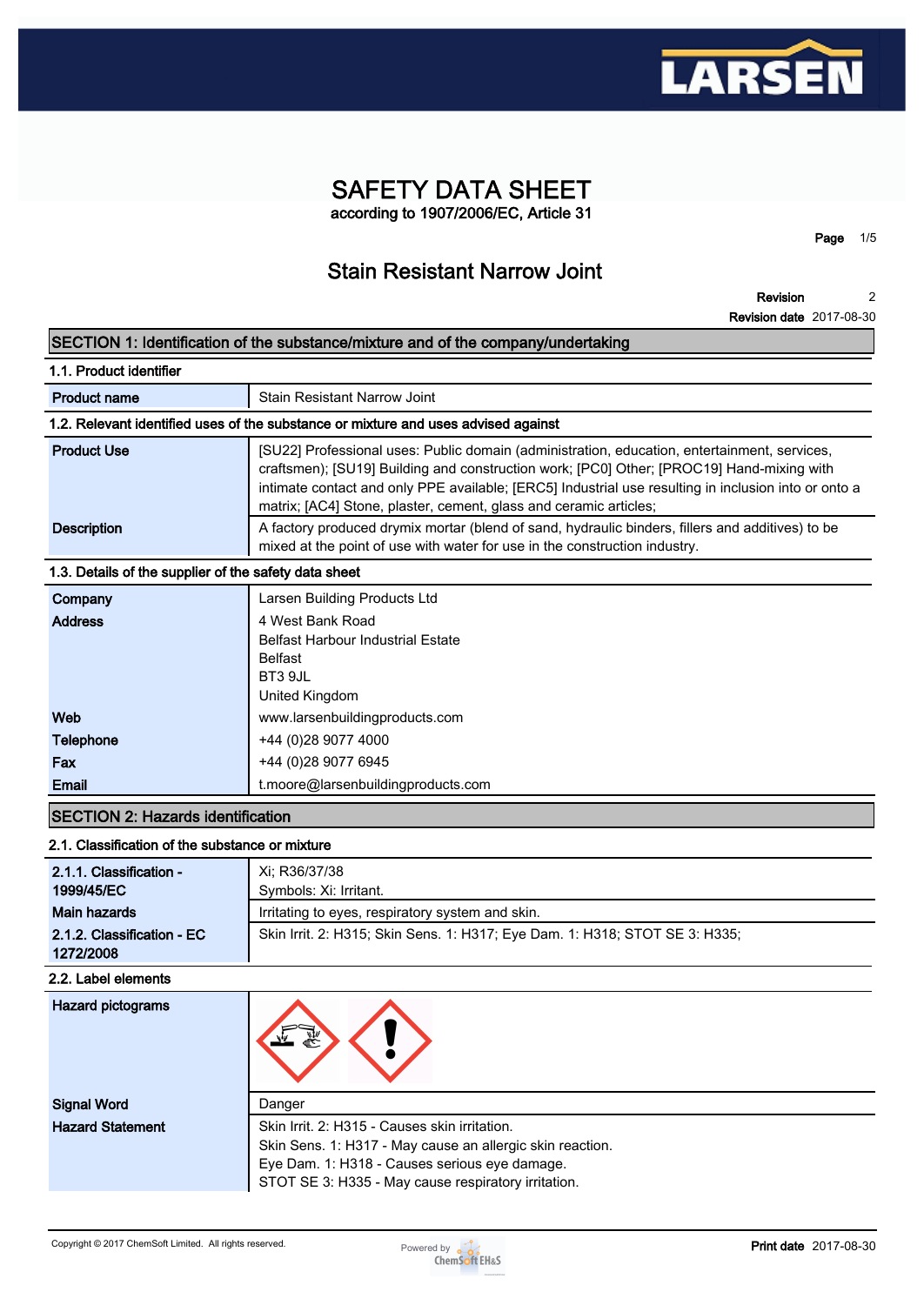| 2.2. Label elements                                                                              |                                                                                                                                                                                                                                                                                                                                                                                                                                                                                                                                                                                                                                  |
|--------------------------------------------------------------------------------------------------|----------------------------------------------------------------------------------------------------------------------------------------------------------------------------------------------------------------------------------------------------------------------------------------------------------------------------------------------------------------------------------------------------------------------------------------------------------------------------------------------------------------------------------------------------------------------------------------------------------------------------------|
| <b>Precautionary Statement:</b><br><b>Prevention</b>                                             | P261 - Avoid breathing dust/fume/gas/mist/vapours/spray.<br>P264 - Wash thoroughly after handling.<br>P271 - Use only outdoors or in a well-ventilated area.<br>P272 - Contaminated work clothing should not be allowed out of the workplace.<br>P280 - Wear protective gloves/protective clothing/eye protection/face protection.                                                                                                                                                                                                                                                                                               |
| <b>Precautionary Statement:</b><br>Response                                                      | P302+P352 - IF ON SKIN: Wash with plenty of water/.<br>P304+P340 - IF INHALED: Remove person to fresh air and keep comfortable for breathing.<br>P305+P351+P338 - IF IN EYES: Rinse cautiously with water for several minutes. Remove contact<br>lenses, if present and easy to do. Continue rinsing.<br>P310 - Immediately call a POISON CENTER/doctor/.<br>P312 - Call a POISON CENTER/doctor/ / if you feel unwell.<br>P321 - Specific treatment (see on this label).<br>P332+P313 - If skin irritation occurs: Get medical advice/attention.<br>P333+P313 - If skin irritation or rash occurs: Get medical advice/attention. |
| <b>Precautionary Statement:</b><br>Storage<br><b>Precautionary Statement:</b><br><b>Disposal</b> | P403+P233 - Store in a well-ventilated place. Keep container tightly closed.<br>P405 - Store locked up.<br>P501 - Dispose of contents/container to                                                                                                                                                                                                                                                                                                                                                                                                                                                                               |
| <b>Further information</b>                                                                       |                                                                                                                                                                                                                                                                                                                                                                                                                                                                                                                                                                                                                                  |
|                                                                                                  | This product contains portland cement which contains Chromium VI. Reducing agents have been                                                                                                                                                                                                                                                                                                                                                                                                                                                                                                                                      |

**added to this product to reduce the risk of allergic dermatitis when the product is mixed with water, providing the product has been stored as directed and is within its shelf life.**

## **SECTION 3: Composition/information on ingredients**

#### **3.2. Mixtures**

#### **67/548/EEC / 1999/45/EC**

| <b>Chemical Name</b>   | <b>Index No.</b> | <b>CAS No.</b> | EC No.    | <b>REACH Registration</b><br><b>Number</b> | Conc.<br>$($ %w/w $)$ | <b>Classification</b> | M-factor |
|------------------------|------------------|----------------|-----------|--------------------------------------------|-----------------------|-----------------------|----------|
| <b>Portland Cement</b> |                  | 65997-15-1     | 266-043-4 |                                            |                       | Xi: R36/37/38         |          |

#### **EC 1272/2008**

| <b>Chemical Name</b>   | Index No. | CAS No.    | EC No.    | <b>REACH Registration</b><br><b>Number</b> | Conc.<br>$(\%w/w)$ | Classification                                                                    | M-factor. |
|------------------------|-----------|------------|-----------|--------------------------------------------|--------------------|-----------------------------------------------------------------------------------|-----------|
| <b>Portland Cement</b> |           | 65997-15-1 | 266-043-4 |                                            |                    | Skin Irrit. 2: H315; Skin Sens.<br>1: H317; Eye Dam. 1: H318;<br>STOT SE 3: H335; |           |
|                        |           |            |           |                                            |                    |                                                                                   |           |

## **SECTION 4: First aid measures**

#### **4.1. Description of first aid measures**

| Inhalation          | Irritating to respiratory system. Inhalation may cause coughing, tightness of the chest and irritation<br>of the respiratory system. Move the exposed person to fresh air. Seek medical attention. |
|---------------------|----------------------------------------------------------------------------------------------------------------------------------------------------------------------------------------------------|
| Eye contact         | Irritating to eyes. Rinse immediately with plenty of water for 15 minutes holding the eyelids open.<br>Seek medical attention if irritation or symptoms persist.                                   |
| <b>Skin contact</b> | Irritating to skin. Wash off immediately with plenty of soap and water. Remove contaminated<br>clothing. Seek medical attention if irritation or symptoms persist.                                 |
| Ingestion           | Ingestion may cause nausea and vomiting. Seek medical attention if irritation or symptoms persist.<br>DO NOT INDUCE VOMITING.                                                                      |

## **SECTION 5: Firefighting measures**

#### **5.1. Extinguishing media**

**Carbon oxides.**

### **5.2. Special hazards arising from the substance or mixture**

**Burning produces irritating, toxic and obnoxious fumes.**

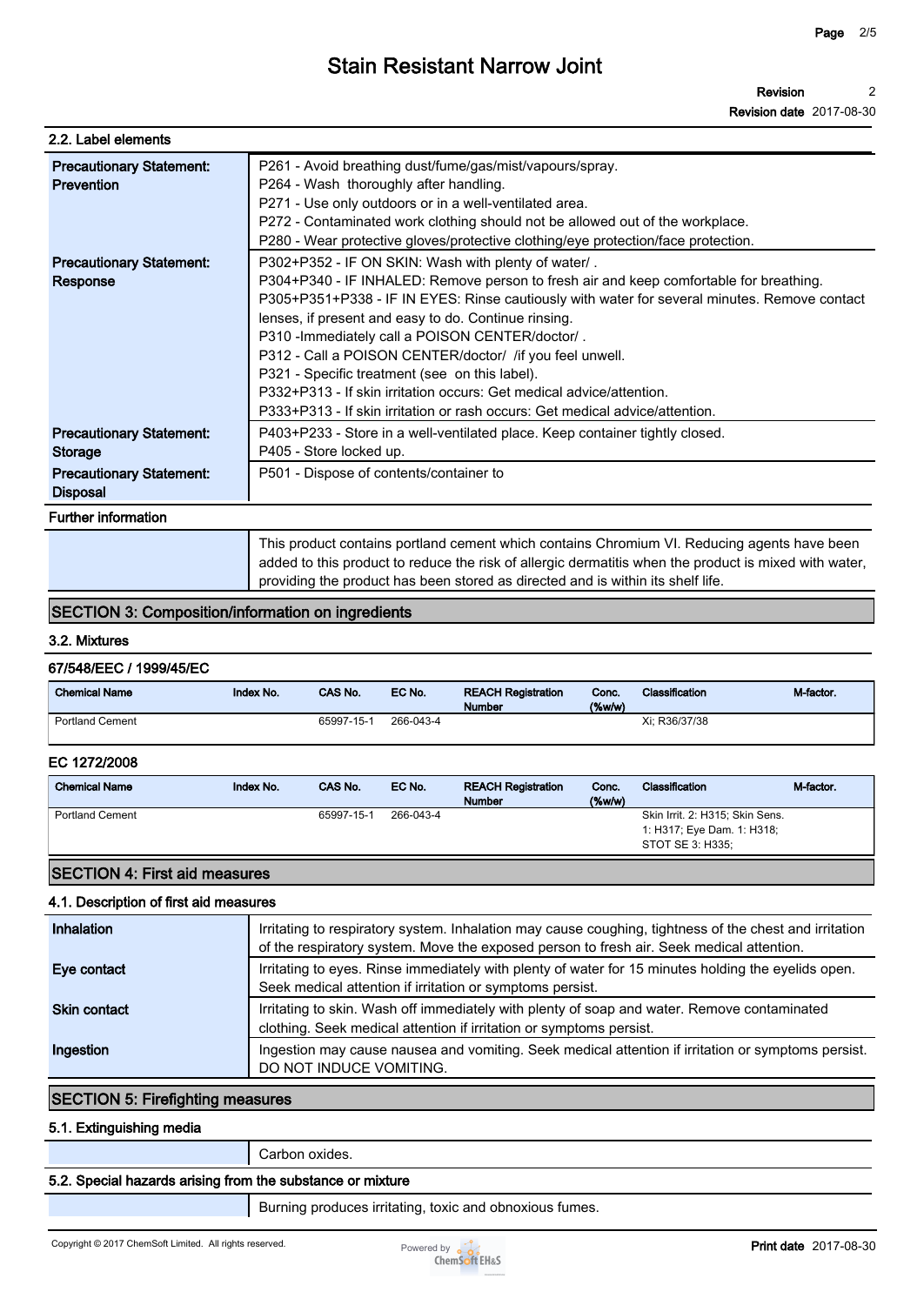| 5.3. Advice for firefighters                                      |                                                                                                                                                                         |
|-------------------------------------------------------------------|-------------------------------------------------------------------------------------------------------------------------------------------------------------------------|
|                                                                   | Self-contained breathing apparatus. Wear protective clothing.                                                                                                           |
| <b>SECTION 6: Accidental release measures</b>                     |                                                                                                                                                                         |
|                                                                   | 6.1. Personal precautions, protective equipment and emergency procedures                                                                                                |
|                                                                   | Ensure adequate ventilation of the working area. Wear suitable protective equipment.                                                                                    |
| 6.2. Environmental precautions                                    |                                                                                                                                                                         |
|                                                                   | Do not allow product to enter drains. Prevent further spillage if safe.                                                                                                 |
| 6.3. Methods and material for containment and cleaning up         |                                                                                                                                                                         |
|                                                                   | Sweep up. Transfer to suitable, labelled containers for disposal. Clean spillage area thoroughly<br>with plenty of water.                                               |
| <b>SECTION 7: Handling and storage</b>                            |                                                                                                                                                                         |
| 7.1. Precautions for safe handling                                |                                                                                                                                                                         |
|                                                                   | Avoid contact with eyes and skin. Ensure adequate ventilation of the working area. Adopt best<br>Manual Handling considerations when handling, carrying and dispensing. |
| 7.2. Conditions for safe storage, including any incompatibilities |                                                                                                                                                                         |
|                                                                   | Keep in a cool, dry, well ventilated area. Keep containers tightly closed. Store in correctly labelled<br>containers.                                                   |
| <b>SECTION 8: Exposure controls/personal protection</b>           |                                                                                                                                                                         |
|                                                                   |                                                                                                                                                                         |

# **8.1. Control parameters**

### **8.1.1. Exposure Limit Values**

| <b>Portland Cement</b> | WEL 8-hr limit ppm: -                            | WEL 8-hr limit mg/m3: -                           |
|------------------------|--------------------------------------------------|---------------------------------------------------|
|                        | WEL 15 min limit ppm: -                          | WEL 15 min limit mg/m3: -                         |
|                        | WEL 8-hr limit mg/m3 total 10<br>inhalable dust: | WEL 15 min limit mg/m3 total -<br>inhalable dust: |
|                        | WEL 8-hr limit mg/m3 total 4                     | WEL 15 min limit mg/m3 total -                    |
|                        | respirable dust:                                 | respirable dust:                                  |

| 8.2. Exposure controls                     |                                                                                                                                                                                                                    |
|--------------------------------------------|--------------------------------------------------------------------------------------------------------------------------------------------------------------------------------------------------------------------|
| 8.2.1. Appropriate engineering<br>controls | Ensure adequate ventilation of the working area.                                                                                                                                                                   |
| 8.2.2. Individual protection<br>measures   | Appropriate dedicated workwear is generally sufficient under normal handling conditions.                                                                                                                           |
| Eye / face protection                      | Suitable eye protection.                                                                                                                                                                                           |
| Skin protection -<br>Handprotection        | Wear suitable gloves.                                                                                                                                                                                              |
| Skin protection - Other                    | After contact with skin, wash immediately with plenty of water.                                                                                                                                                    |
| <b>Respiratory protection</b>              | Do not breathe dust. In case of insufficient ventilation, wear suitable respiratory equipment.<br>Suitable half mask respirator with filter P2 (EN 143). Suitable half mask respirator with filter P3 (EN<br>143). |

## **SECTION 9: Physical and chemical properties**

#### **9.1. Information on basic physical and chemical properties**

| Appearance Powder                    |                                       |
|--------------------------------------|---------------------------------------|
|                                      | <b>Colour</b> Various                 |
|                                      | Solubility Slightly miscible in water |
| SECTION 10: Stability and reactivity |                                       |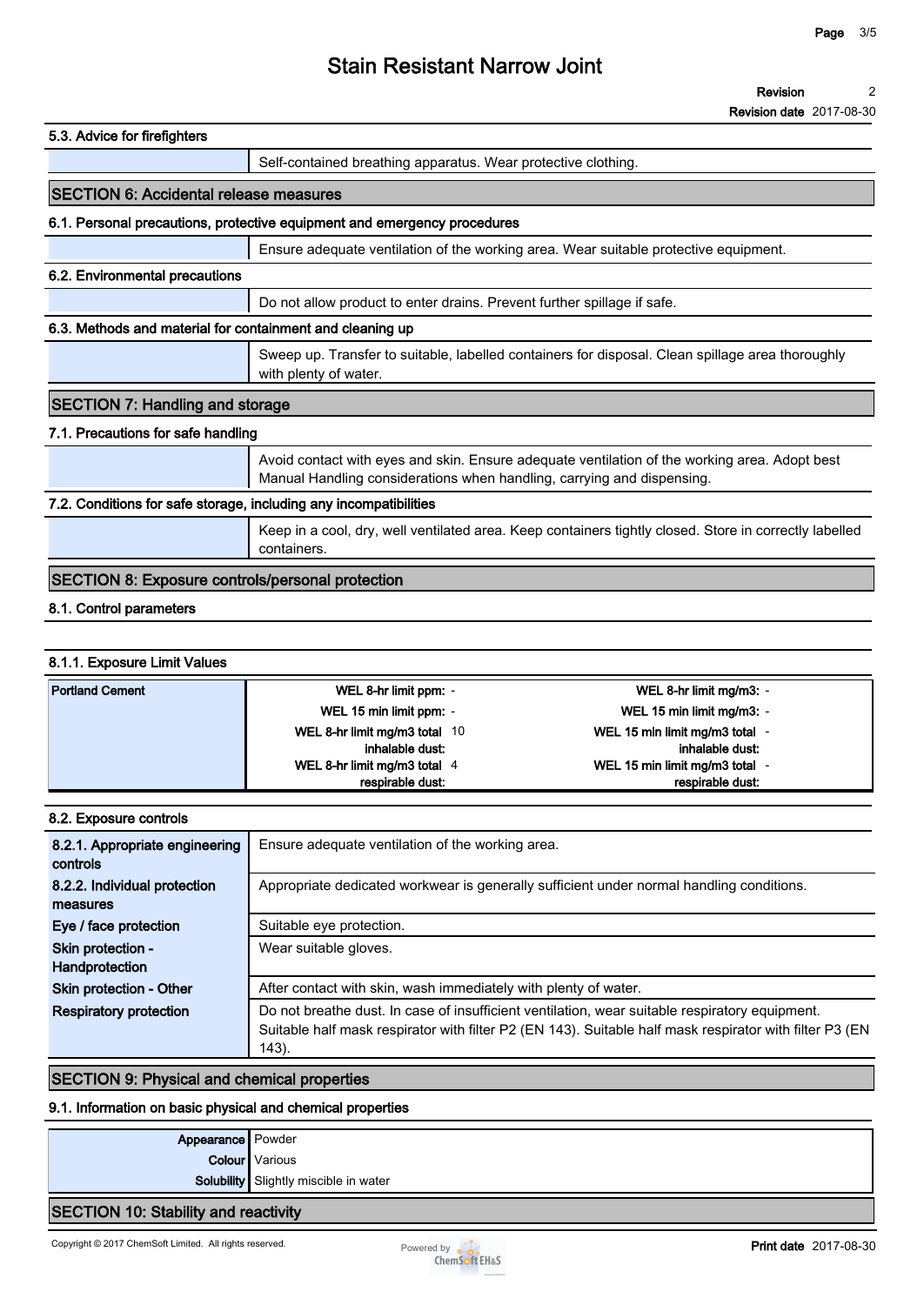| 10.1. Reactivity                             |                                                                                                                                                                                                               |
|----------------------------------------------|---------------------------------------------------------------------------------------------------------------------------------------------------------------------------------------------------------------|
|                                              | Avoid contact with: Strong acids. Avoid contact with: Strong bases.                                                                                                                                           |
| 10.2. Chemical stability                     |                                                                                                                                                                                                               |
|                                              | Stable under normal conditions.                                                                                                                                                                               |
| 10.3. Possibility of hazardous reactions     |                                                                                                                                                                                                               |
|                                              | Organic materials.                                                                                                                                                                                            |
| 10.4. Conditions to avoid                    |                                                                                                                                                                                                               |
|                                              | Heat, sparks and open flames.                                                                                                                                                                                 |
| <b>Further information</b>                   |                                                                                                                                                                                                               |
|                                              | Avoid formation of dust.                                                                                                                                                                                      |
| <b>SECTION 11: Toxicological information</b> |                                                                                                                                                                                                               |
| 11.1. Information on toxicological effects   |                                                                                                                                                                                                               |
| <b>Acute toxicity</b>                        | Irritating to eyes, respiratory system and skin. Contact between cement powder and body fluids<br>(e.g. sweat and eye fluid) may also cause skin and respiratory irritation, dermatitis or burns.             |
| Serious eye damage/irritation                | Acute effect.                                                                                                                                                                                                 |
| Respiratory or skin<br>sensitisation         | May cause sensitisation by skin contact. Contains portland Cement (contains Chromium VI). May<br>produce an allergic reaction.                                                                                |
| 11.1.4. Toxicological Information            |                                                                                                                                                                                                               |
|                                              | No data available                                                                                                                                                                                             |
| <b>SECTION 12: Ecological information</b>    |                                                                                                                                                                                                               |
| 12.1. Toxicity                               |                                                                                                                                                                                                               |
|                                              | No data available                                                                                                                                                                                             |
| <b>Further information</b>                   |                                                                                                                                                                                                               |
|                                              | No known adverse environmental effects. Do not allow product to enter drains. Do not flush into<br>surface water.                                                                                             |
| <b>SECTION 13: Disposal considerations</b>   |                                                                                                                                                                                                               |
| General information                          |                                                                                                                                                                                                               |
|                                              | Dispose of in compliance with all local and national regulations. Eurpoean Waste Catalogue:. 10<br>13 11 wastes from cement-based composite materials other than those mentioned in 10 13 09 and<br>10 13 10. |
| <b>Disposal methods</b>                      |                                                                                                                                                                                                               |
|                                              | Do not empty into drains; dispose of this material and its container in a safe way.                                                                                                                           |
| <b>SECTION 14: Transport information</b>     |                                                                                                                                                                                                               |
| 14.1. UN number                              |                                                                                                                                                                                                               |
|                                              | The product is not classified as dangerous for carriage.                                                                                                                                                      |
| 14.2. UN proper shipping name                |                                                                                                                                                                                                               |
|                                              | The product is not classified as dangerous for carriage.                                                                                                                                                      |
| 14.3. Transport hazard class(es)             |                                                                                                                                                                                                               |
|                                              | The product is not classified as dangerous for carriage.                                                                                                                                                      |
| 14.4. Packing group                          |                                                                                                                                                                                                               |
|                                              | The product is not classified as dangerous for carriage.                                                                                                                                                      |
| 14.5. Environmental hazards                  |                                                                                                                                                                                                               |